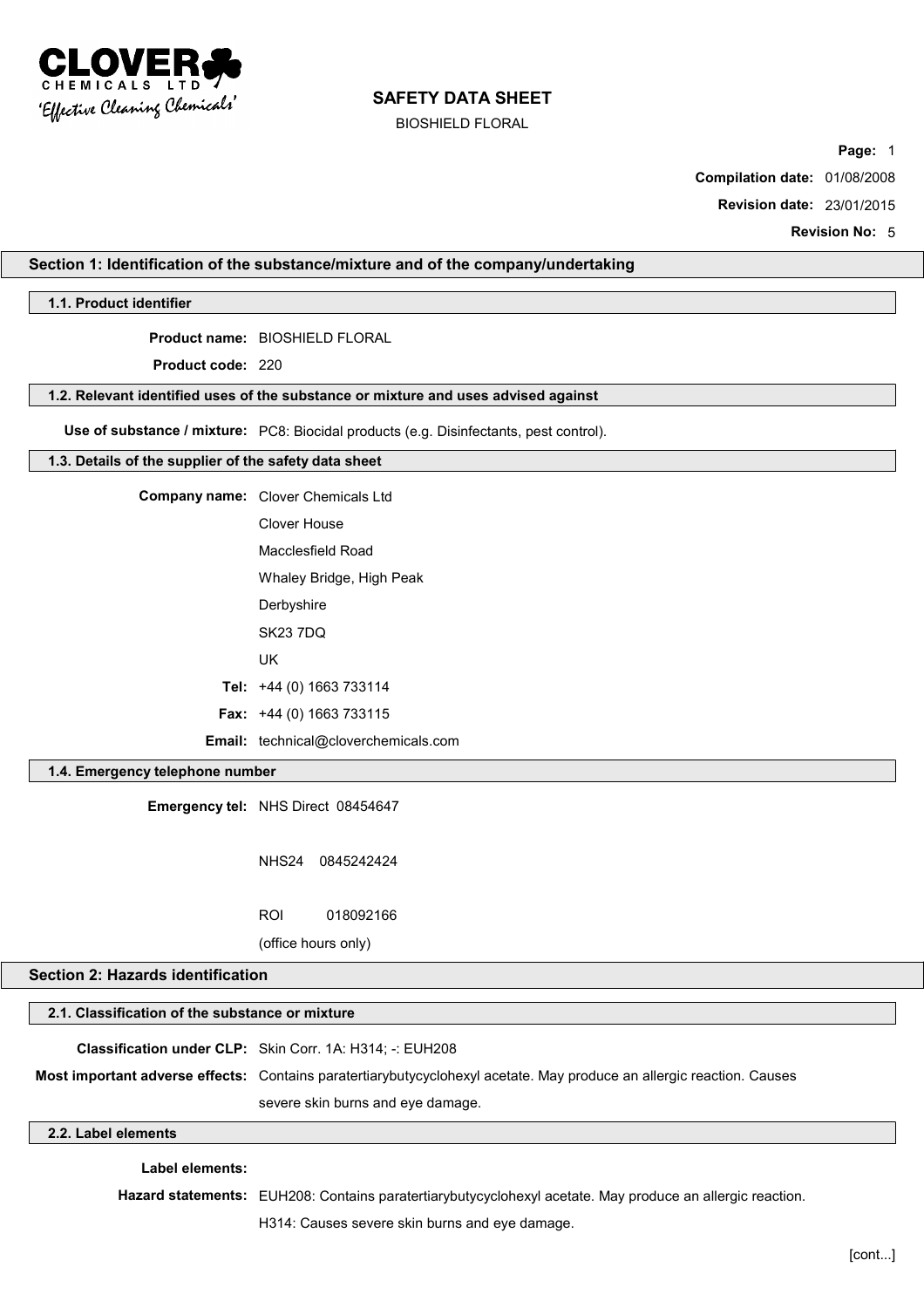BIOSHIELD FLORAL

**Signal words:** Danger **Hazard pictograms:** GHS05: Corrosion



**Precautionary statements:** P102: Keep out of reach of children.

P282: Wear eye protection.

P280: Wear protective gloves.

P264: Wash hands thoroughly after handling.

P305+351+338: IF IN EYES: Rinse cautiously with water for several minutes. Remove

contact lenses, if present and easy to do. Continue rinsing.

P337+313: If eye irritation persists: Get medical attention.

P303+361+353: IF ON SKIN (or hair): Take off immediately all contaminated clothing. Rinse skin with water/shower.

P405: Store locked up.

**2.3. Other hazards**

PBT: This product is not identified as a PBT/vPvB substance.

#### **Section 3: Composition/information on ingredients**

#### **3.2. Mixtures**

#### **Hazardous ingredients:**

#### ISOTRIDECANOLETHOXYLATE,POLYMER(8 MOLE EO AVERAGE)

| <b>EINECS</b> | CAS        | PBT / WEL                | <b>CLP Classification</b>            | Percent |
|---------------|------------|--------------------------|--------------------------------------|---------|
|               | 69011-36-5 | $\overline{\phantom{0}}$ | Acute Tox. 4: H302; Eye Dam. 1: H318 | 1-10%   |

#### ALCOHOLS, C12-C14, ETHOXYLATED

| <b>POLYMER</b> | 68439-50-9 | $\overline{\phantom{0}}$ | $\frac{1}{2}$ Aquatic Acute 1: H400; Eye Dam. 1: | l-10% |
|----------------|------------|--------------------------|--------------------------------------------------|-------|
|                |            |                          | H318                                             |       |

#### QUATERNARY AMMONIUM COMPOUNDS, BENZYL (C12-C16)ALKYL DIMETHYL CHLORIDES

| 270-325-2 | 68424-85-1 | $\overline{\phantom{a}}$ | Met. Corr. 1: H290; Skin Corr. 1B: H314; | 1-10% |
|-----------|------------|--------------------------|------------------------------------------|-------|
|           |            |                          | Aquatic Acute 1: H400; Acute Tox. 4:     |       |
|           |            |                          | H302                                     |       |

#### SULPHAMIC ACID

| 226-218-8 | 5329-14-6 | Eye Irrit. 2: H319; Skin Irrit. 2: H315; | 1% <sup>∙</sup> 1 |
|-----------|-----------|------------------------------------------|-------------------|
|           |           | Aquatic Chronic 3: H412                  |                   |

**Page:** 2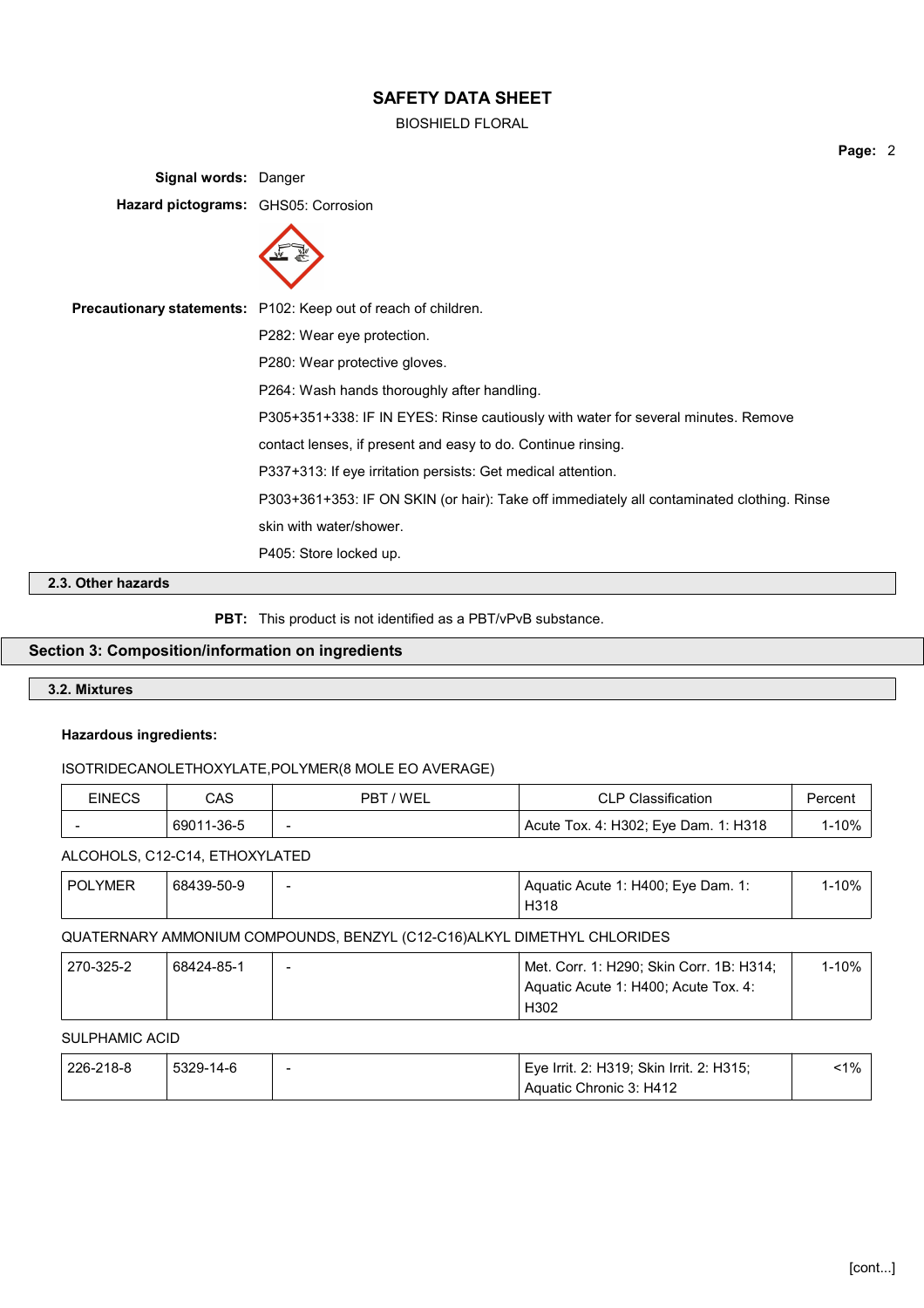#### BIOSHIELD FLORAL

# **Page:** 3

|                                                           |                                          | PARATERTIARYBUTYCYCLOHEXYL ACETATE                                                          |                                                                                                                     |       |
|-----------------------------------------------------------|------------------------------------------|---------------------------------------------------------------------------------------------|---------------------------------------------------------------------------------------------------------------------|-------|
| 250-954-9                                                 | 32210-23-4                               | $\overline{\phantom{a}}$                                                                    | Skin Sens. 1: H317                                                                                                  | $1\%$ |
| <b>Section 4: First aid measures</b>                      |                                          |                                                                                             |                                                                                                                     |       |
|                                                           | 4.1. Description of first aid measures   |                                                                                             |                                                                                                                     |       |
|                                                           |                                          |                                                                                             |                                                                                                                     |       |
|                                                           |                                          |                                                                                             | Skin contact: Remove all contaminated clothes and footwear immediately unless stuck to skin. Wash                   |       |
|                                                           |                                          | immediately with plenty of soap and water.                                                  |                                                                                                                     |       |
|                                                           |                                          |                                                                                             | Eye contact: Bathe the eye with running water for 15 minutes. Transfer to hospital for specialist                   |       |
|                                                           |                                          | examination.                                                                                |                                                                                                                     |       |
|                                                           |                                          |                                                                                             | Ingestion: Wash out mouth with water. Do not induce vomiting. If conscious, give half a litre of water to           |       |
|                                                           |                                          | drink immediately. Transfer to hospital as soon as possible.                                |                                                                                                                     |       |
|                                                           |                                          | Inhalation: Remove casualty from exposure ensuring one's own safety whilst doing so.        |                                                                                                                     |       |
|                                                           |                                          | 4.2. Most important symptoms and effects, both acute and delayed                            |                                                                                                                     |       |
|                                                           |                                          | Skin contact: There may be irritation and redness at the site of contact.                   |                                                                                                                     |       |
|                                                           |                                          |                                                                                             | Eye contact: There may be pain and redness. The eyes may water profusely. There may be severe pain.                 |       |
|                                                           |                                          | The vision may become blurred. May cause permanent damage.                                  |                                                                                                                     |       |
|                                                           |                                          |                                                                                             | Ingestion: There may be soreness and redness of the mouth and throat. Nausea and stomach pain                       |       |
|                                                           |                                          | may occur.                                                                                  |                                                                                                                     |       |
|                                                           |                                          | Inhalation: There may be irritation of the throat with a feeling of tightness in the chest. |                                                                                                                     |       |
|                                                           |                                          | Delayed / immediate effects: Immediate effects can be expected after short-term exposure.   |                                                                                                                     |       |
|                                                           |                                          | 4.3. Indication of any immediate medical attention and special treatment needed             |                                                                                                                     |       |
|                                                           |                                          | Immediate / special treatment: Eye bathing equipment should be available on the premises.   |                                                                                                                     |       |
|                                                           | <b>Section 5: Fire-fighting measures</b> |                                                                                             |                                                                                                                     |       |
| 5.1. Extinguishing media                                  |                                          |                                                                                             |                                                                                                                     |       |
|                                                           |                                          |                                                                                             |                                                                                                                     |       |
|                                                           |                                          |                                                                                             | Extinguishing media: Suitable extinguishing media for the surrounding fire should be used. Use water spray to cool  |       |
|                                                           |                                          | containers.                                                                                 |                                                                                                                     |       |
|                                                           |                                          | 5.2. Special hazards arising from the substance or mixture                                  |                                                                                                                     |       |
| <b>Exposure hazards:</b> In combustion emits toxic fumes. |                                          |                                                                                             |                                                                                                                     |       |
| 5.3. Advice for fire-fighters                             |                                          |                                                                                             |                                                                                                                     |       |
|                                                           |                                          |                                                                                             | Advice for fire-fighters: Wear self-contained breathing apparatus. Wear protective clothing to prevent contact with |       |
|                                                           |                                          | skin and eyes.                                                                              |                                                                                                                     |       |
|                                                           | Section 6: Accidental release measures   |                                                                                             |                                                                                                                     |       |
|                                                           |                                          | 6.1. Personal precautions, protective equipment and emergency procedures                    |                                                                                                                     |       |
|                                                           |                                          |                                                                                             |                                                                                                                     |       |
|                                                           |                                          |                                                                                             | Personal precautions: Mark out the contaminated area with signs and prevent access to unauthorised personnel.       |       |
|                                                           |                                          |                                                                                             | Do not attempt to take action without suitable protective clothing - see section 8 of SDS. Turn                     |       |

leaking containers leak-side up to prevent the escape of liquid.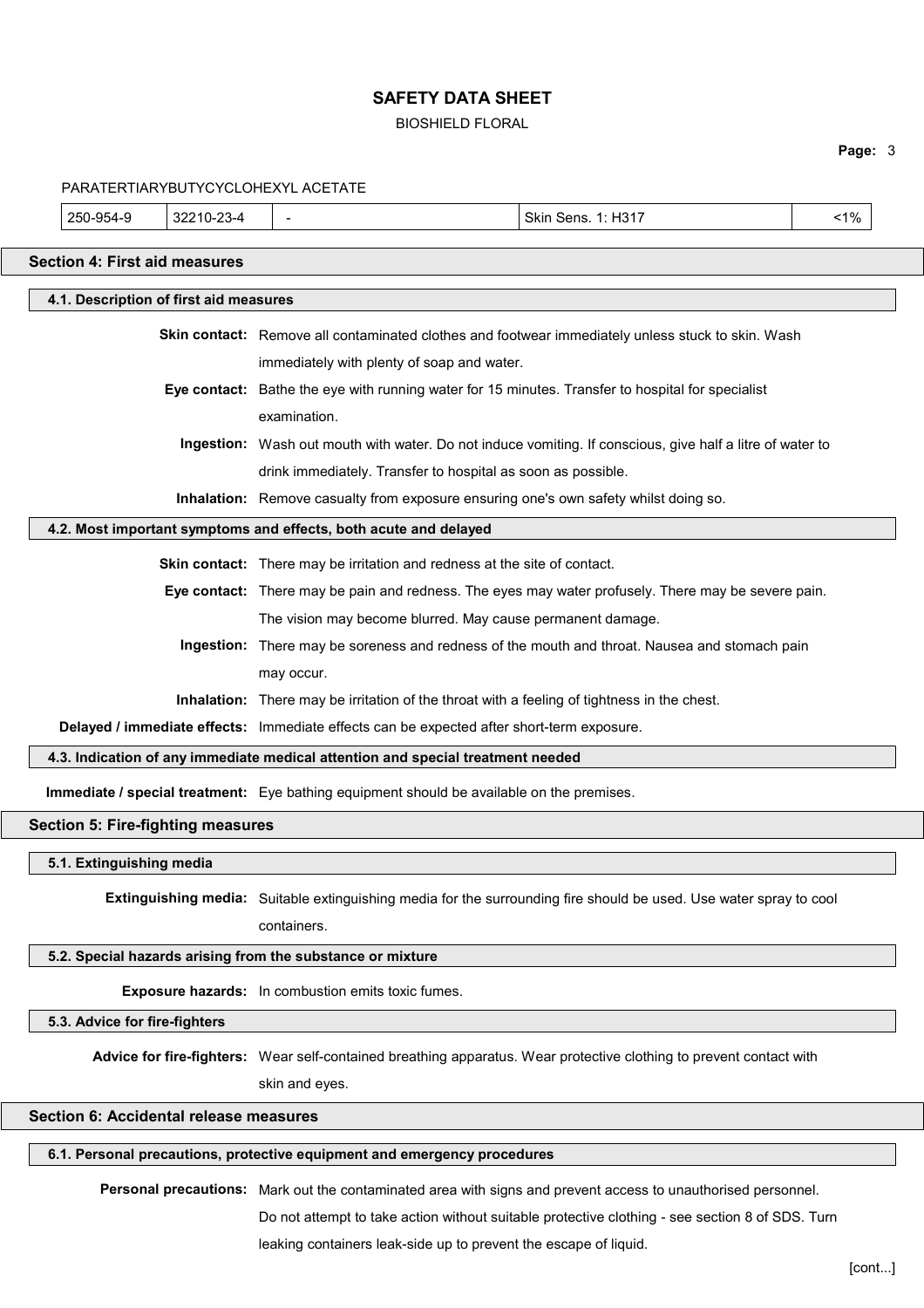#### BIOSHIELD FLORAL

#### **6.2. Environmental precautions**

**Environmental precautions:** Do not discharge into drains or rivers. Contain the spillage using bunding.

#### **6.3. Methods and material for containment and cleaning up**

**Clean-up procedures:** Transfer to a suitable container.

#### **6.4. Reference to other sections**

**Reference to other sections:** Refer to section 8 of SDS.

#### **Section 7: Handling and storage**

#### **7.1. Precautions for safe handling**

**Handling requirements:** Avoid direct contact with the substance. Ensure there is sufficient ventilation of the area.

Avoid the formation or spread of mists in the air.

#### **7.2. Conditions for safe storage, including any incompatibilities**

**Storage conditions:** Store in a cool, well ventilated area. Keep container tightly closed.

**Suitable packaging:** Polyethylene.

#### **7.3. Specific end use(s)**

**Specific end use(s):** No data available.

#### **Section 8: Exposure controls/personal protection**

#### **8.1. Control parameters**

**Workplace exposure limits:** No data available.

#### **DNEL/PNEC Values**

**DNEL / PNEC** No data available.

**8.2. Exposure controls**

**Respiratory protection:** Respiratory protection not required.

**Hand protection:** Rubber gloves. Gloves (acid resistant).

**Eye protection:** Safety glasses. Ensure eye bath is to hand.

**Skin protection:** Protective clothing.

#### **Section 9: Physical and chemical properties**

#### **9.1. Information on basic physical and chemical properties**

| <b>State: Liquid</b>                |                                    |
|-------------------------------------|------------------------------------|
| Colour: Green                       |                                    |
|                                     | <b>Odour:</b> Characteristic odour |
| <b>Evaporation rate: Moderate</b>   |                                    |
|                                     | <b>Oxidising:</b> Not applicable.  |
| <b>Solubility in water: Soluble</b> |                                    |
| <b>Viscosity: Viscous</b>           |                                    |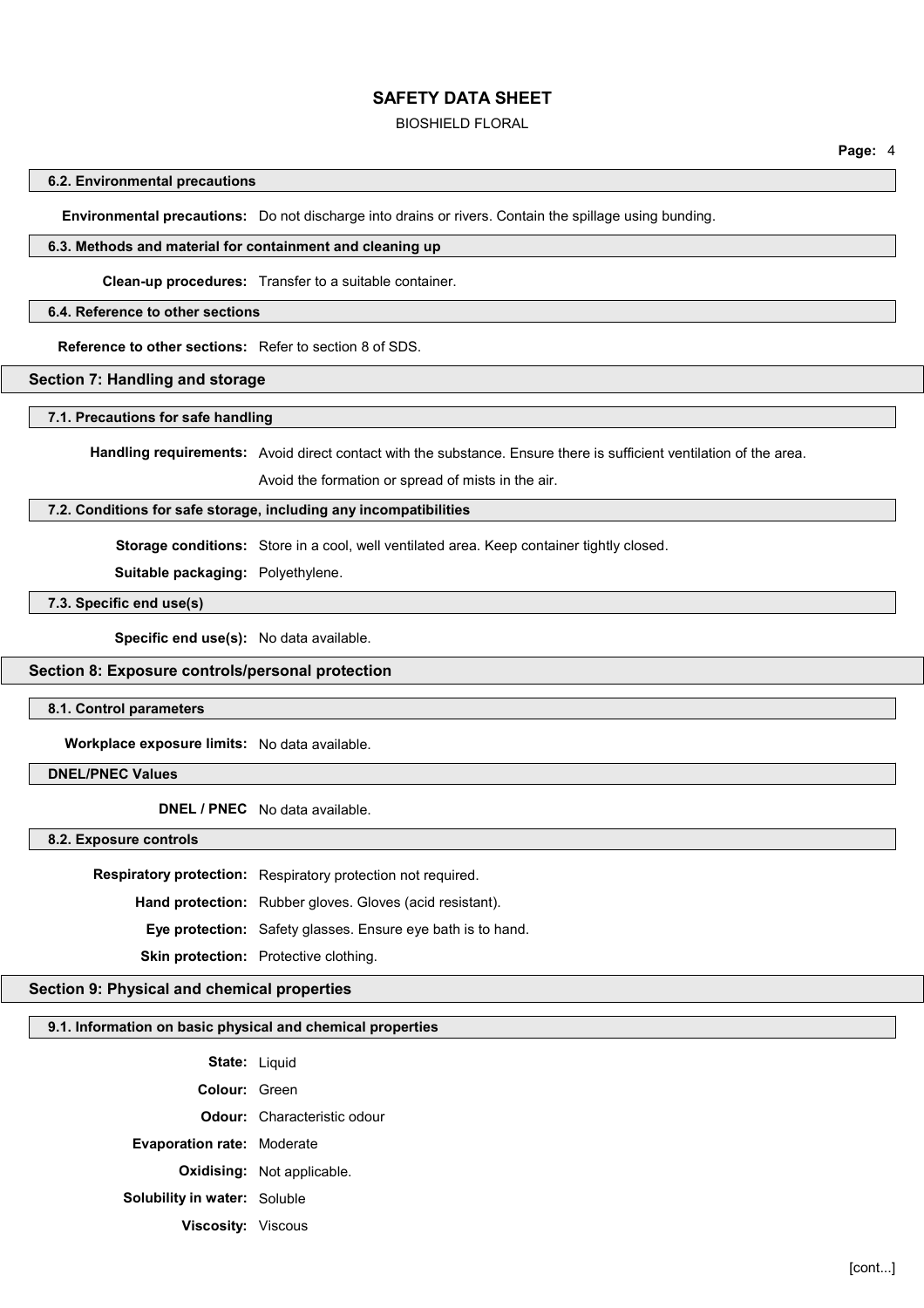BIOSHIELD FLORAL

**Boiling point/range°C:** 100 **Melting point/range°C:** 0

**Flammability limits %: lower:** Not applicable. **upper:** Not applicable.

**Relative density:** 0.97 - 1.07 **pH:** 1.5

**VOC g/l:** 4

# **9.2. Other information**

**Other information:** No data available.

#### **Section 10: Stability and reactivity**

**10.1. Reactivity**

**Reactivity:** Stable under recommended transport or storage conditions.

**10.2. Chemical stability**

**Chemical stability:** Stable under normal conditions.

#### **10.3. Possibility of hazardous reactions**

**Hazardous reactions:** Hazardous reactions will not occur under normal transport or storage conditions.

**10.4. Conditions to avoid**

#### **10.5. Incompatible materials**

**Materials to avoid:** Strong oxidising agents.

# **10.6. Hazardous decomposition products**

**Haz. decomp. products:** In combustion emits toxic fumes.

#### **Section 11: Toxicological information**

**11.1. Information on toxicological effects**

#### **Hazardous ingredients:**

# **ISOTRIDECANOLETHOXYLATE,POLYMER(8 MOLE EO AVERAGE)**

| ມ5ເ<br>חי.<br>——<br>$  -$<br>$ -$<br>.<br>. .<br>. . |
|------------------------------------------------------|
|------------------------------------------------------|

# **ALCOHOLS, C12-C14, ETHOXYLATED**

| >5000<br>ORL<br>^ כ<br>ma/ka<br>LD50<br>. . |
|---------------------------------------------|
|---------------------------------------------|

# **QUATERNARY AMMONIUM COMPOUNDS, BENZYL (C12-C16)ALKYL DIMETHYL CHLORIDES**

| ORAL | ' RA. | . וריי<br>. | 705<br>ັບພ<br>$\cdot$ $\cdot$ $\cdot$ | . . |  |
|------|-------|-------------|---------------------------------------|-----|--|
|      |       |             |                                       |     |  |

# **Flash point°C:** Not applicable. **Part.coeff. n-octanol/water:** Not applicable. **Autoflammability°C:** Not applicable. **Vapour pressure:** Not applicable.

**Page:** 5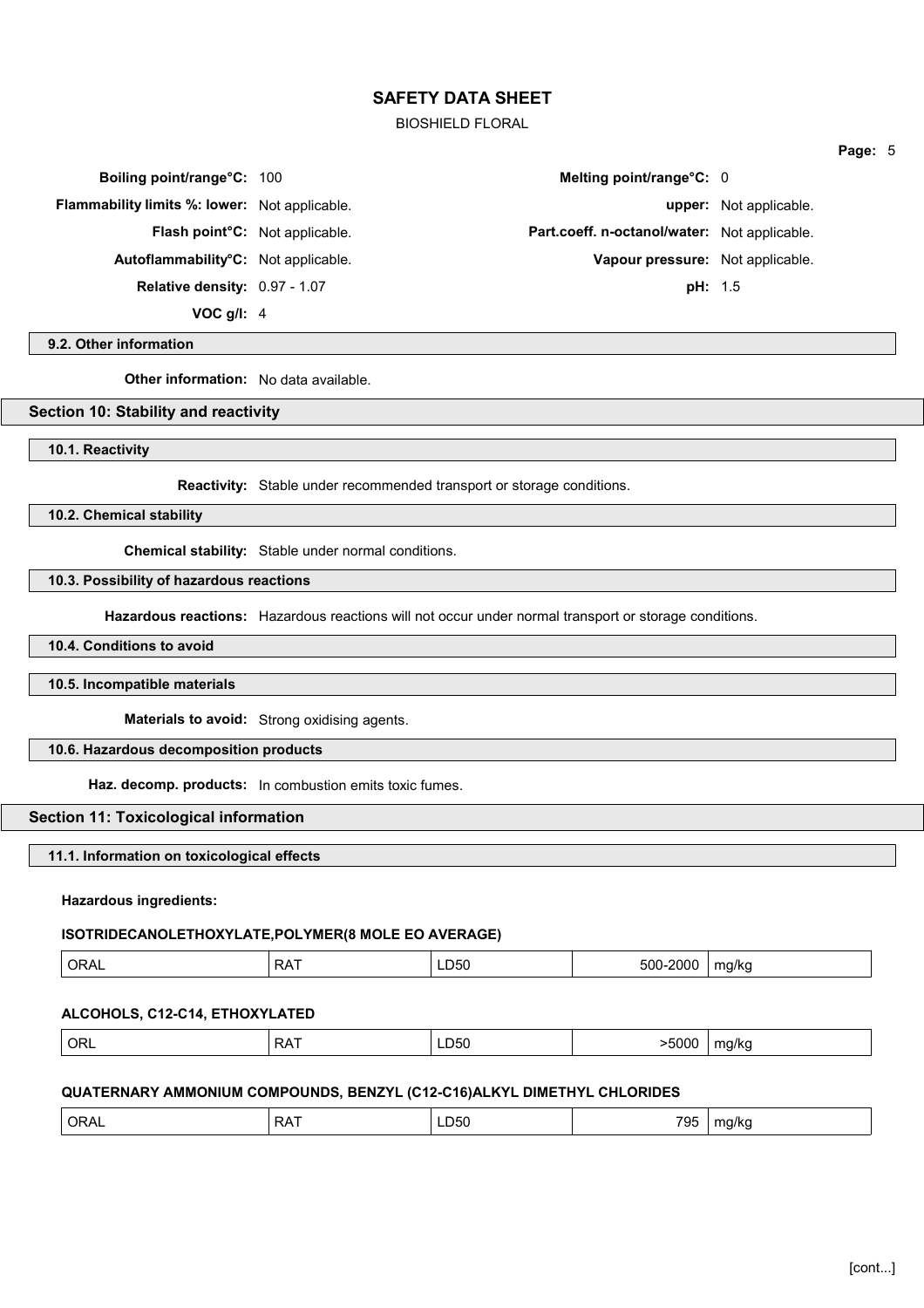#### BIOSHIELD FLORAL

**Page:** 6

#### **SULPHAMIC ACID**

| <b>IPR</b> | <b>RAT</b> | <b>LDLO</b> | 100  | mg/kg |
|------------|------------|-------------|------|-------|
| ORL        | <b>MUS</b> | LD50        | 1312 | mg/kg |
| ORL        | <b>RAT</b> | LD50        | 3160 | mg/kg |

#### **Relevant hazards for substance:**

| Hazard                        | Route | Basis                   |
|-------------------------------|-------|-------------------------|
| Skin corrosion/irritation     | DRM   | Hazardous: calculated   |
| Serious eye damage/irritation | OPT   | ' Hazardous: calculated |

#### **Symptoms / routes of exposure**

**Skin contact:** There may be irritation and redness at the site of contact.

**Eye contact:** There may be pain and redness. The eyes may water profusely. There may be severe pain. The vision may become blurred. May cause permanent damage.

**Ingestion:** There may be soreness and redness of the mouth and throat. Nausea and stomach pain may occur.

**Inhalation:** There may be irritation of the throat with a feeling of tightness in the chest.

**Delayed / immediate effects:** Immediate effects can be expected after short-term exposure.

#### **Section 12: Ecological information**

**12.1. Toxicity**

#### **Hazardous ingredients:**

#### **ISOTRIDECANOLETHOXYLATE,POLYMER(8 MOLE EO AVERAGE)**

| F(0)<br>$\sim$<br>rion. | 250<br>96H | c<br>$\sim$ | $-2$ |
|-------------------------|------------|-------------|------|
|-------------------------|------------|-------------|------|

#### **ALCOHOLS, C12-C14, ETHOXYLATED**

| $\overline{\phantom{0}}$ | 48H EC50 | >1-<=10   mg/l   |      |
|--------------------------|----------|------------------|------|
| $\overline{\phantom{a}}$ | 48H EC50 | >100             | mq/l |
| $\overline{\phantom{a}}$ | 96H LC50 | $>1 - 10$   mg/  |      |
| $\overline{\phantom{0}}$ | 96H LC50 | $>1 - 10$   mg/l |      |

#### **QUATERNARY AMMONIUM COMPOUNDS, BENZYL (C12-C16)ALKYL DIMETHYL CHLORIDES**

| Daphnia magna                          | 48H EC50  | .016 | mg/l |
|----------------------------------------|-----------|------|------|
| GREEN ALGA (Selenastrum capricornutum) | 72H ErC50 | .026 | mg/l |
| RAINBOW TROUT (Oncorhynchus mykiss)    | 96H LC50  | .85  | mg/l |

#### **12.2. Persistence and degradability**

**Persistence and degradability:** Biodegradable. The surfactants contained in this preperation comply with the biodegradability

criteria as laid down in regulation (EC) No.648/2004 on detergents.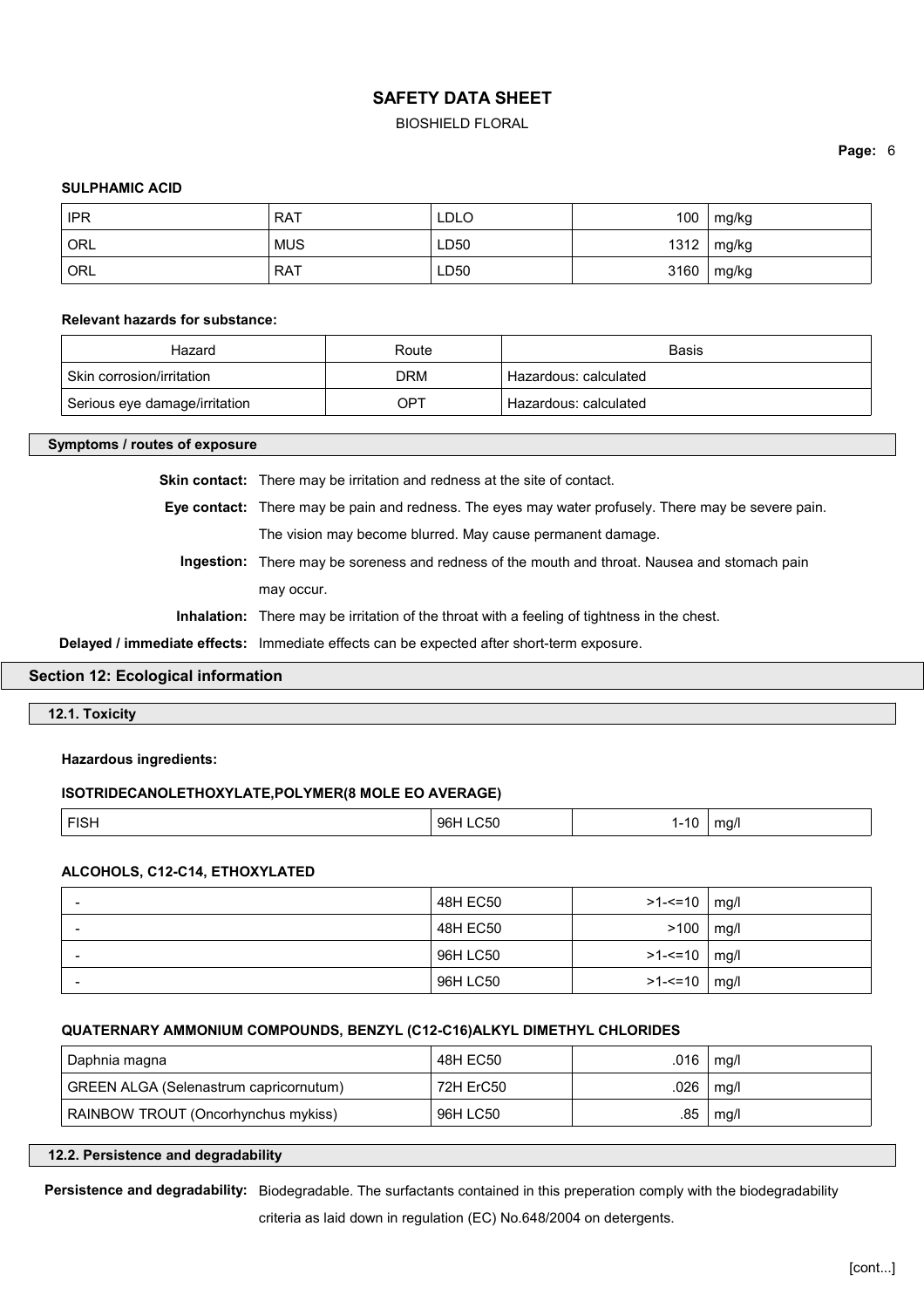#### BIOSHIELD FLORAL

**Page:** 7

#### **12.3. Bioaccumulative potential**

#### **Bioaccumulative potential:** No bioaccumulation potential.

#### **12.4. Mobility in soil**

**Mobility:** Readily absorbed into soil.

#### **12.5. Results of PBT and vPvB assessment**

**PBT identification:** This product is not identified as a PBT/vPvB substance.

**12.6. Other adverse effects**

#### **Section 13: Disposal considerations**

**13.1. Waste treatment methods**

**Disposal of packaging:** Dispose of as normal industrial waste.

**NB:** The user's attention is drawn to the possible existence of regional or national regulations

regarding disposal.

#### **Section 14: Transport information**

**Transport class:** This product does not require a classification for transport.

#### **Section 15: Regulatory information**

**15.1. Safety, health and environmental regulations/legislation specific for the substance or mixture**

#### **15.2. Chemical Safety Assessment**

**Chemical safety assessment:** A chemical safety assessment has not been carried out for the substance or the mixture by the supplier.

#### **Section 16: Other information**

#### **Other information**

| <b>Other information:</b> This safety data sheet is prepared in accordance with Commission Regulation (EU) No                    |
|----------------------------------------------------------------------------------------------------------------------------------|
| 453/2010.                                                                                                                        |
| * indicates text in the SDS which has changed since the last revision.                                                           |
| Phrases used in s.2 and s.3: EUH208: Contains <name of="" sensitising="" substance="">. May produce an allergic reaction.</name> |
| H290: May be corrosive to metals.                                                                                                |
| H302: Harmful if swallowed.                                                                                                      |
| H314: Causes severe skin burns and eye damage.                                                                                   |
| H315: Causes skin irritation.                                                                                                    |
| H317: May cause an allergic skin reaction.                                                                                       |
| H318: Causes serious eye damage.                                                                                                 |
| H319: Causes serious eye irritation.                                                                                             |
| H400: Very toxic to aquatic life.                                                                                                |
| H412: Harmful to aquatic life with long lasting effects.                                                                         |